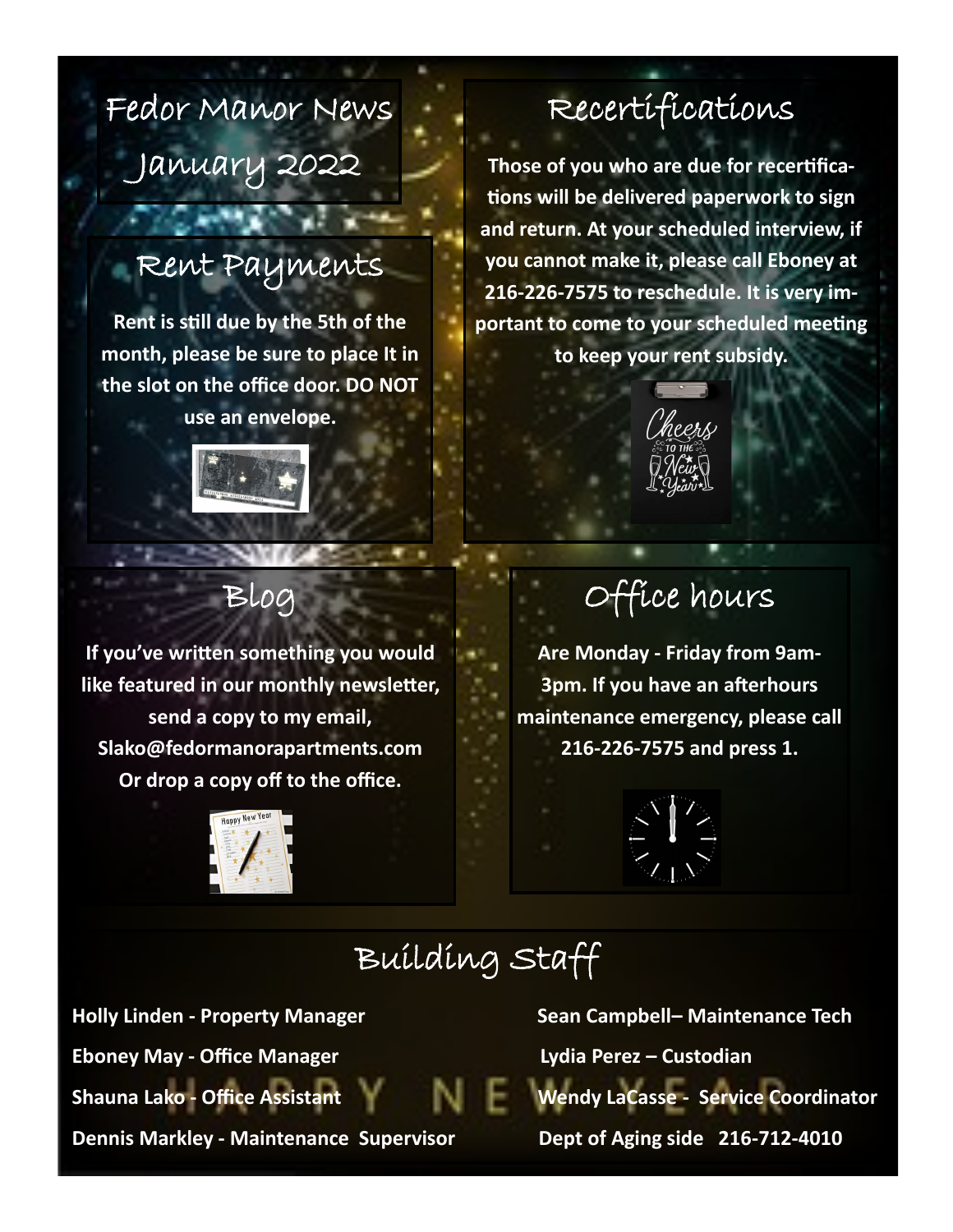### No Smoking

**By law you may not smoke within 30 feet of any entranceway. This means that you may not smoke by either entry door, the outdoor patio, or the outside stairway entrance. You must move away from the building to smoke. Smoking on the building grounds can result in a lease violation. Please see your house rules for information** 

**on this topic.**



Welcome Our Newest Residents

**Miljkovic Milentije**



#### Events

**Check the calendar for any upcoming events. All event dates and times will be posted. Events that require a signup sheet will have one placed on the sign-up table. Please check each event flyer for more information.**

**JANUARY 2022** 

## After Hours Maintenance Emergencies

**If you have an afterhours maintenance emergency, please dial 216-226-7575 and press 1 to be connected to the emergency service line. Please do not call the maintenance crews phones or knock on their doors. The emergency service will contact them if needed.**



Socializing

**Please refrain from "socializing" in front of any of the building's entryways. This can make it difficult for other residents to enter and exit the building while also causing a safety hazard.**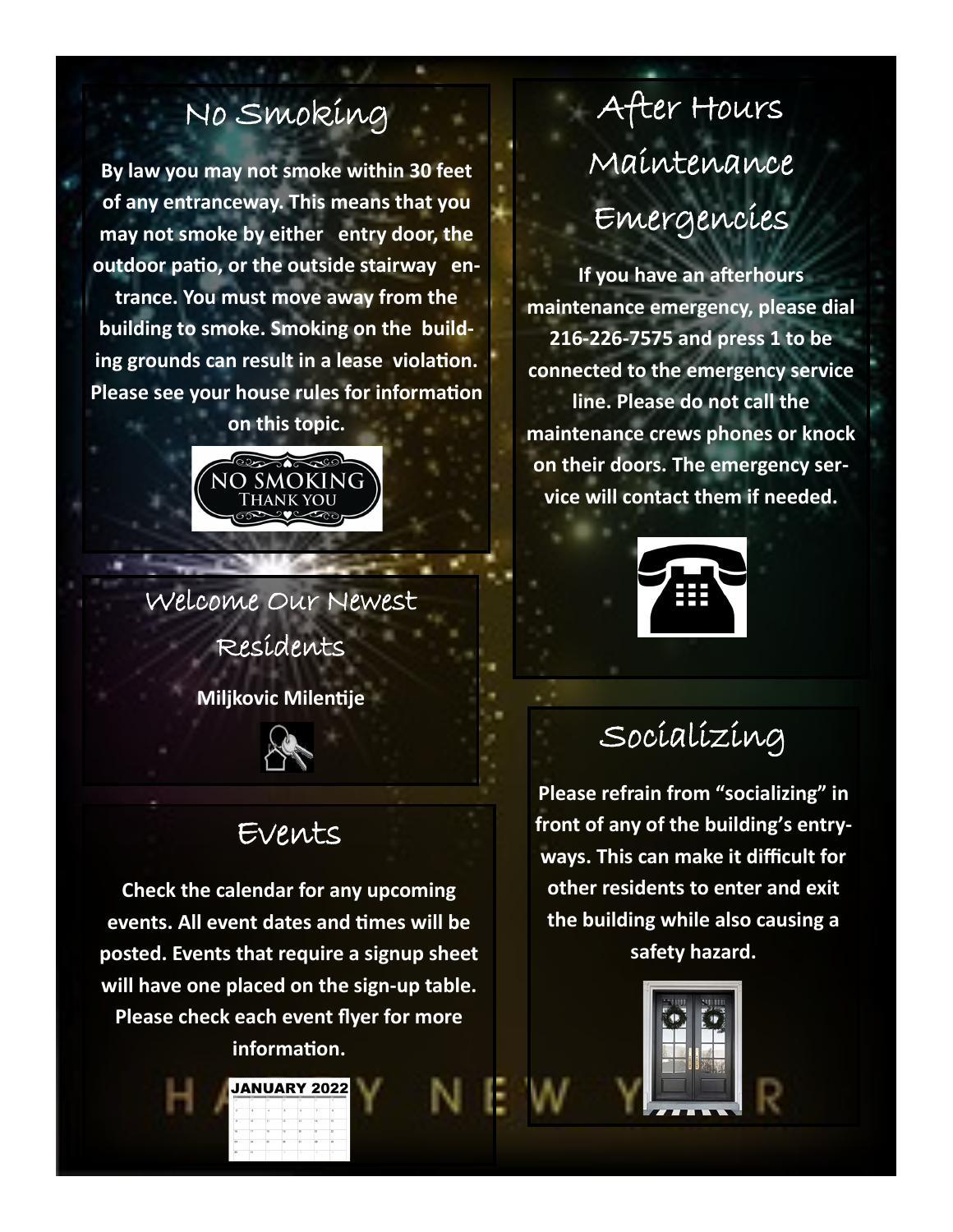### Bag of Groceries

**We will no longer be delivering the bag of groceries which is dropped off every third Tuesday of the month. You must come downstairs and pick it up. If you do not your bag of groceries will be donated. It will be listed on the calendar each month.** 



### Shopping Carts

**Tenants must sign up at the office to use the shopping carts. Please see a staff member to use them.**



#### Promptness

**Please be on time to any scheduled event you signed up for. If you are unable to attend, please remove yourself from the sign-up sheets. Most events are planned based on number of participants.**



### Loud Noises

**Please be kind to your neighbors and keep the noise to a minimum between the hours of 10pm and 7am.**

#### Pictures

**We will be taking pictures at our monthly events and putting them on our social media page. If you do not wish to have pictures of you included, please let us know.**



Facebook **B** 

**Like our facebook page https://www.facebook.com/fedormanorapartments**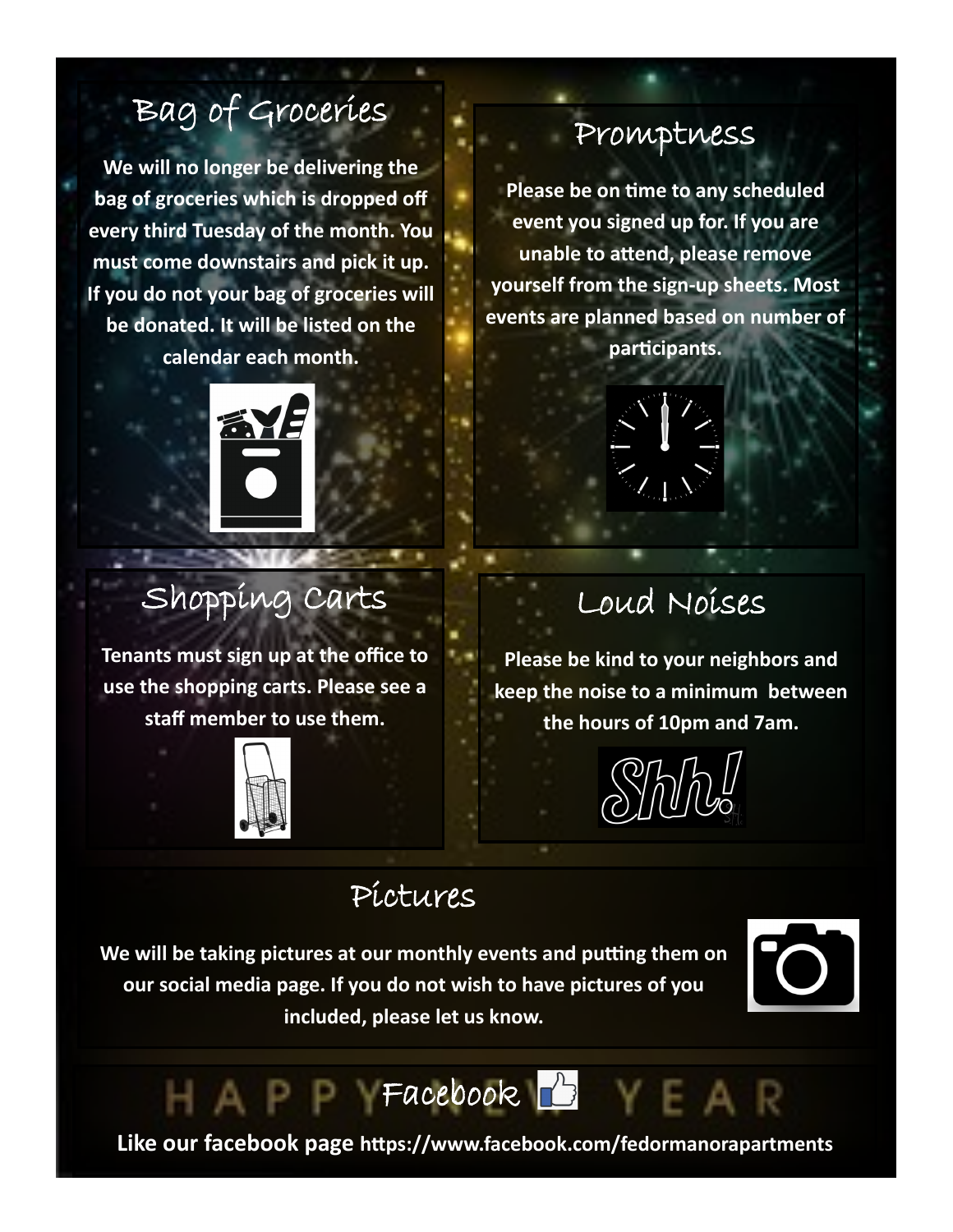### Words from Wendy

**I am wishing you all a happy, safe, and healthy new year.** 

**Chair yoga will be held on January 10th at 11:00 on the first floor.**

**The bag of groceries will be available for pick up on January 18th at around 1:45 Please call me if you have any questions regarding this.**

**Martin Luther King Day is on January 17th. This day celebrates the life and achievements of Martin Luther King Jr, an influential American civil rights leader.** 

**On February 9th at 11:00, Hospice of the Western Reserve will be here to do an art project. Please sign up if you are interested.**

**Have you checked out Fedor Manor's grateful tree? It is by the main office. Please put up a note telling everyone what you are thankful for.** 

**I know this has been a difficult year for a lot of us because of the fear and anxiety associated with coronavirus. The inclement weather can make it difficult for some people to get out.**

**Do you sometimes feel lonely? Social isolation is a lack of social connections. Social isolation increases the risk of mortality from all causes. It increases your risk for dementia, depression, anxiety, coronary artery disease, and stroke.**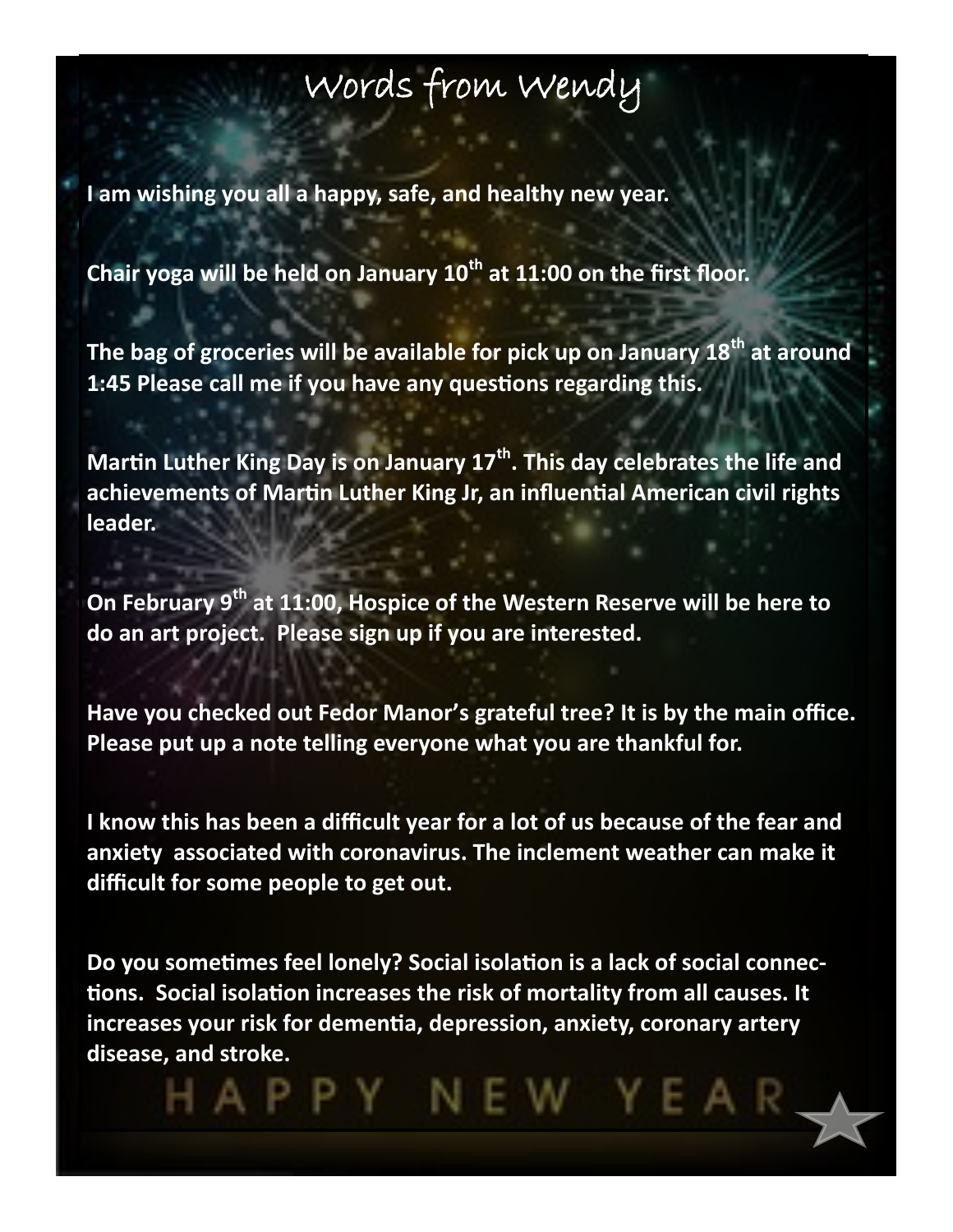### Words from Wendy (Continued)

**People who remain socially engaged have greater physical, mental, and emotional well-being. Feeling connected to others wards off loneliness and stress. Conversation helps you feel less alone and more supported.**

**Some ways to prevent social isolation are volunteering, lifelong learning, health and wellness activities, and community activities. Try to exercise, eat healthy and get enough sleep. Find an activity that you enjoy or learn something new.** 

**Try to spend at least 15 minutes talking with a loved one. Check on a neighbor and make sure they are doing ok. Write a letter to people to let them know that you are thinking of them. Allow other people to help you. Some people have a hard time accepting help, but we all need help at some point in our lives. Both helping others and allowing yourself to be helped strengthens our connections with others.** 

**The Greater Cleveland Volunteers has a program called Chat pals. It can provide companionship and emotional support. There is no cost to their service. The program matches participants and volunteers with like-minded interests to talk on the phone once per week. The volunteers have been trained and background checked. If interested, you can call Kirsten at 216-391-9500 ext 2124. There are brochures outside of my office and on the first floor if you want to learn more.**

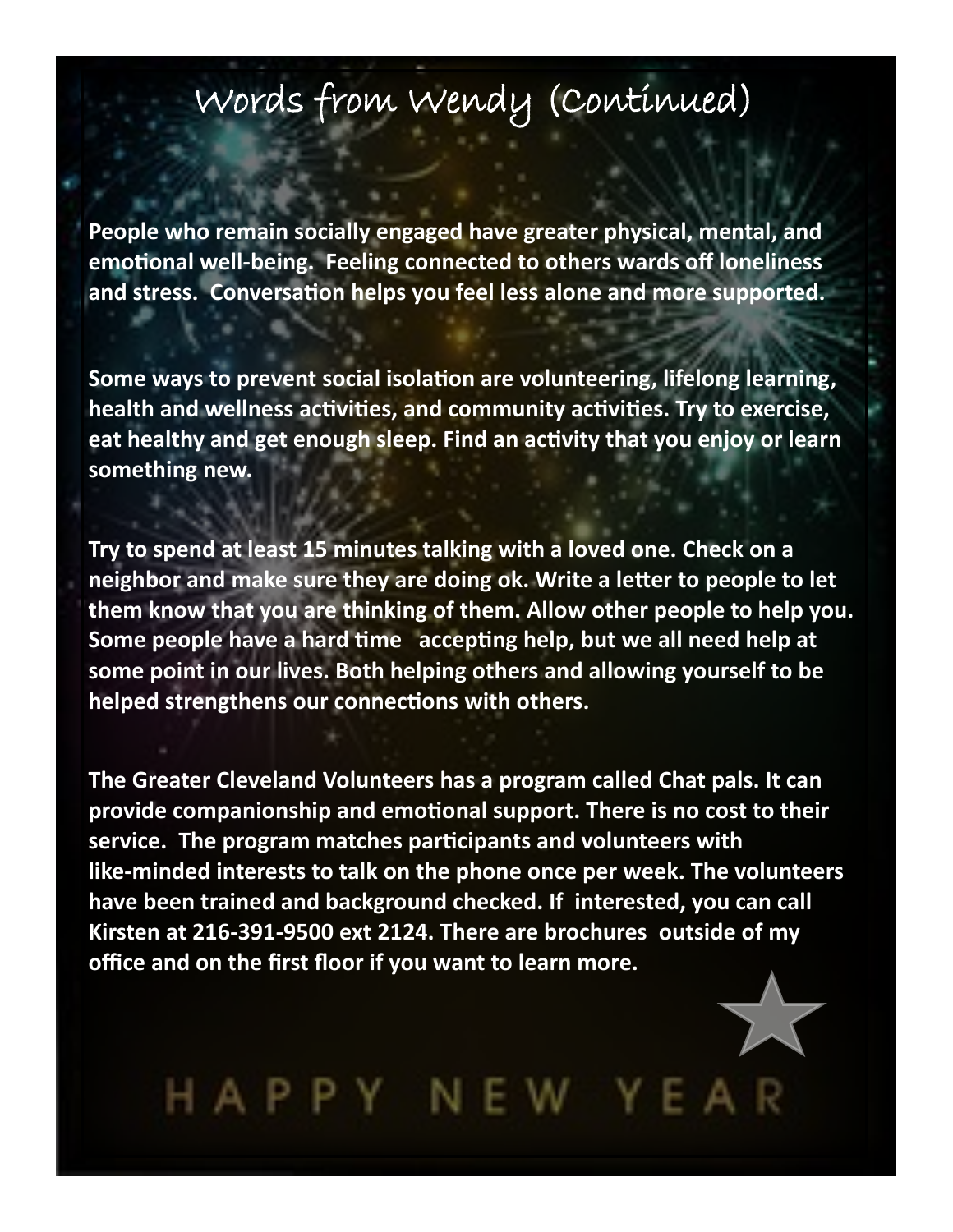### Words from Wendy (Continued)

**ESOP (Empowering and Strengthening Ohio's People) will be here for a series of financial workshops in January, February, and March.**

**January 13th Recognizing Scams, Fraud, and Exploitation January 27th SCAMO (Bingo to learn about scams)**

**These presentations will be from 1:00 until 2:00 on the first floor. Please use the sign up sheets if you would like to participate.**

**On January 7th at 11:00, Dr. Wichman from the Center for Family Medicine (Cleveland Clinic) will be here to discuss advance directives. On January 14th at 11:00, Dr. O'Brien will be here also from the Center for Family Medicine to discuss exercise as we get older. Please use the sign- up sheets on the first floor if you would like to attend.** 

**The next podiatry clinic will be on February 9th on the second floor. Call 330-339-6233 for Dr. Bakich's office at Pinnacle Foot and Ankle to make an appointment.**

**Thank you for your trust in allowing me to help you.**

**Take Care, Wendy LaCasse 216-712-4010**

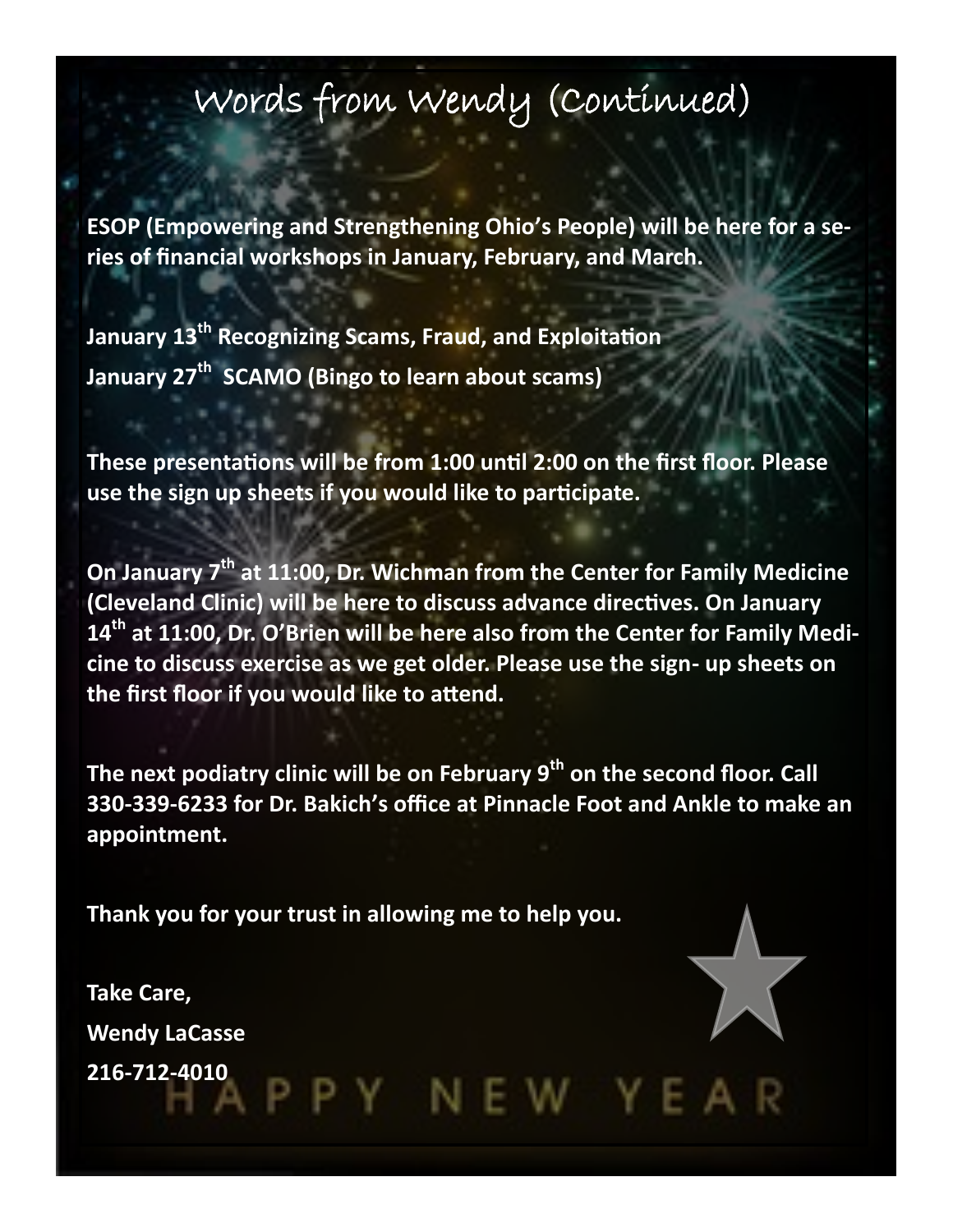# January Birthdays

**Evalina Cruz January 1st Apt 905 Sandra Vedova January 5th Apt 506 James Andrews January 11th Apt 1106 Thelma Brown January 12th Apt 903 James Fristik January 13th Apt 405 Norman Marasco January 13th Apt 912 Sharon Vassily January 13th Apt 715 Suzanne Martony January 22nd Apt 1114 Kathleen McCue January 26th Apt 415 Shauna Lako January 26th Office Maria Militiev January 28th Apt 302**

## HAPPY NEW YEAR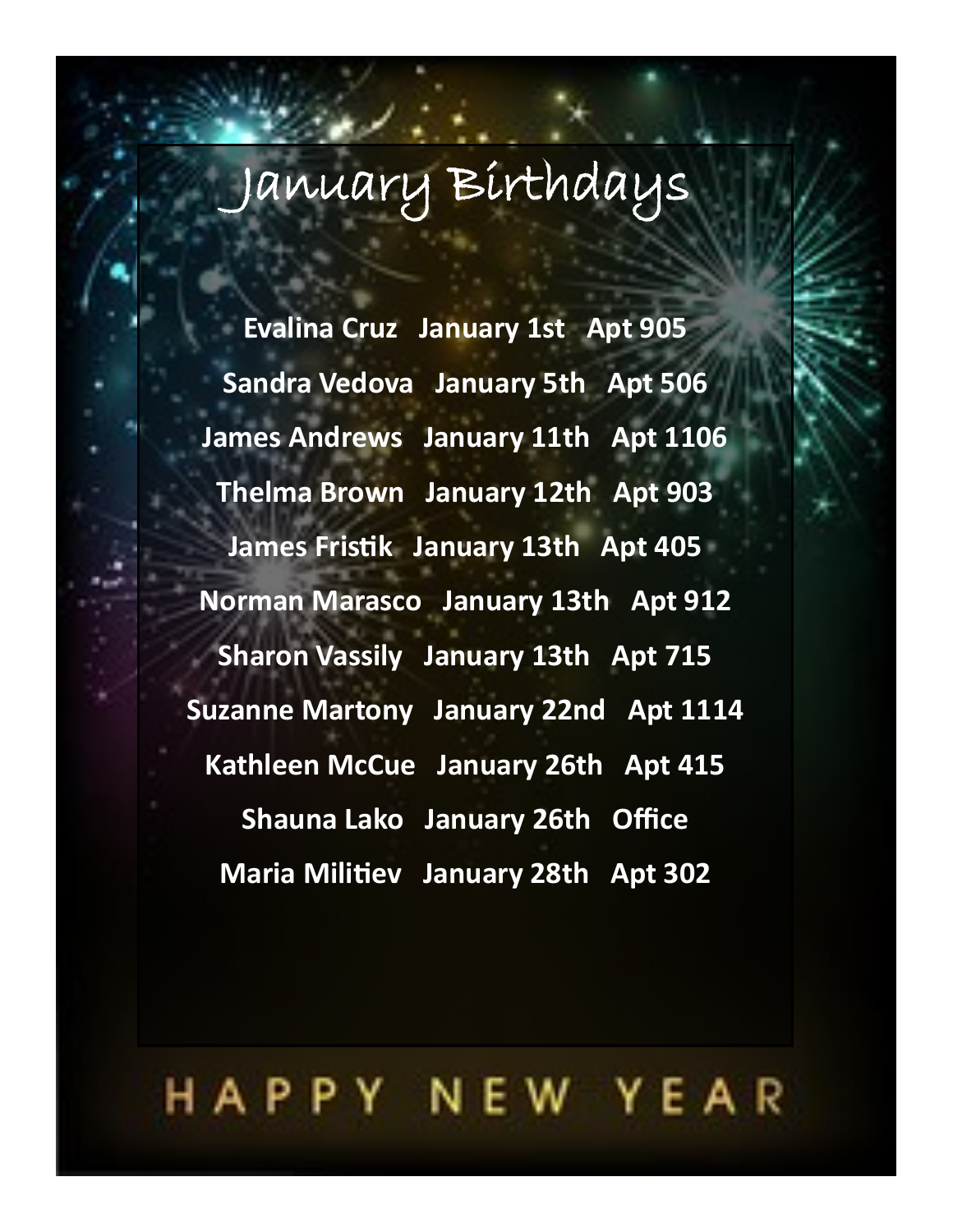

### B 3 ū  $\overline{6}$  $\overline{3}$  $\overline{9}$ 10  $\overline{11}$  $12$

**HAPPY NEW YEAR** 

#### **ACROSS**

- 2. A mechanical or electrical device for measuring time.
- 8. First month of the year.
- 9. All the descendants of a common ancestor.
- 10. the point in time at which something starts.
- 11. Low explosive pyrotechnic device used for entertainment purposes.
- 12. A social gathering of invited guests.

#### **DOWN**

- 1. January 1st
- 3. A white sparkling wine associated with celebration.
- 4. A firm decision to do or not to do something.
- 5. Counting numerals in reverse order to zero.
- 6. A person one knows and with whom one has a bond of mutual affection.
- 7. Twelve o'clock at night.